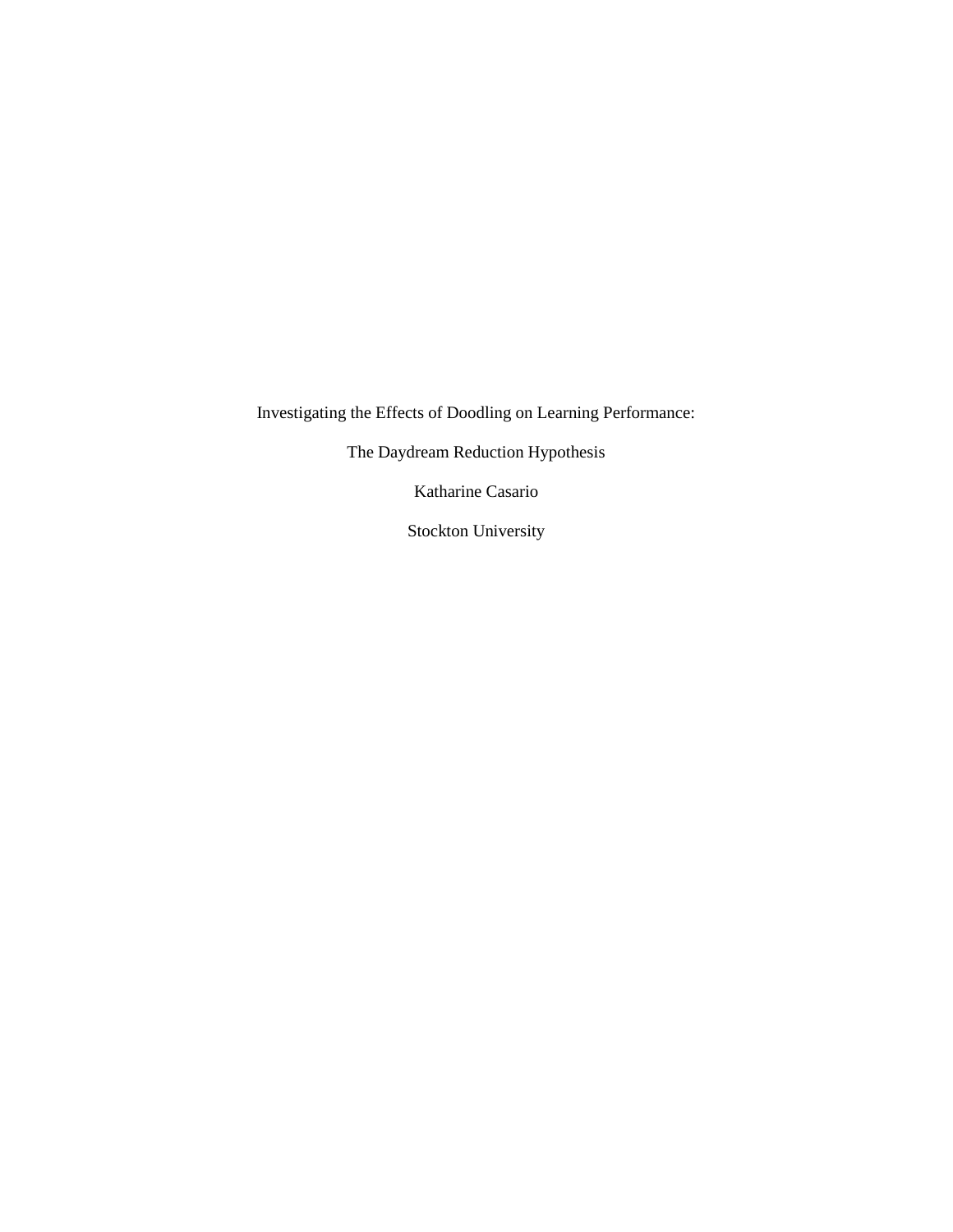#### **Abstract**

Previous studies have reported a positive relationship between doodling and working attention and memory processes (Andrade, 2009; Boggs et al., 2017; Kercood & Banda, 2012). The present study aims to investigate why this positive dual-task relationship exists through empirical testing of the Daydream Reduction Hypothesis; stating that doodling improves learning performance due to its ability to reduce daydreaming. In order to test this hypothesis, a close replication of Andrade (2010) was conducted, with an additional shadowing component that manipulated the participants' ability to daydream. A significant negative relationship was found between shadowing and attention, suggesting that the shadowing component impaired participants' performance. Results between doodling and attention and memory were found to be non significant. If the shadowing component were substituted for a task less cognitively demanding, it is possible that we would be able to replicate the results of Andrade (2010), and discover why doodling has been observed to improve learning performance.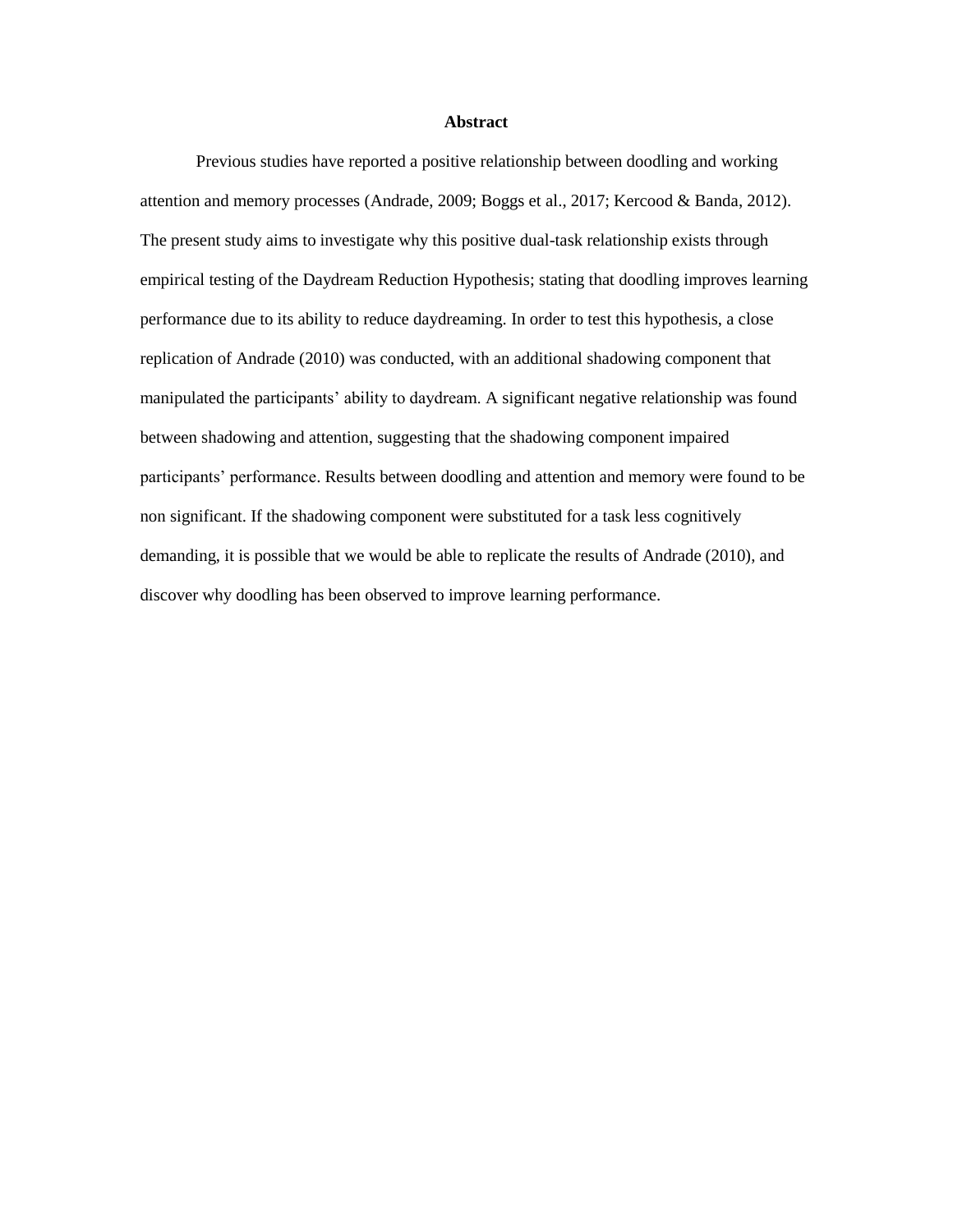#### **Introduction**

As time progresses during a classroom lecture, students are likely to daydream and mind wander instead of effectively processing the presented information. Past research has demonstrated that doodling while simultaneously monitoring an auditory message results in better attention towards and memory of information presented in the message (Andrade, 2009; Boggs et al., 2017; Kercood & Banda, 2012). The purpose of this experiment was to further investigate the beneficial effects doodling on attention and memory, as it is especially unique compared to typical occurrences involving dual-task performances. Generally, past research has demonstrated that performing two tasks simultaneously (relative to performing either task one at a time) results in either an impairment in task performance, or no effect on task performance (Strayer & Johnston, 2001). Interestingly, the doodling effect is the one of the few, if not only, existing findings where a dual-task activity results in the improvement of performance.

A concept that potentially explains the effectiveness of dual-task activity is one raised by Morey and Cowan (2004). Their study suggested that if information being processed during the two simultaneously performed tasks exceed working memory/attention processing capacities, then dual-task interference will be evident. However, if the information being processed while performing two tasks together does not exceed working memory/attention capacity, then no interference will occur.

As previously stated, before discovering the effect of doodling on attention and memory, there had been little to no findings on dual performance resulting in the improvement of one of the two tasks. Thus, the improving effect of doodling on attention and memory is not only of potential interest to educators who wish to understand techniques of improving students' retention of information in the classroom, but may also be of theoretical interest to cognitive psychologists who aim to understand the consequences of dual-task performance.

# *Related Research*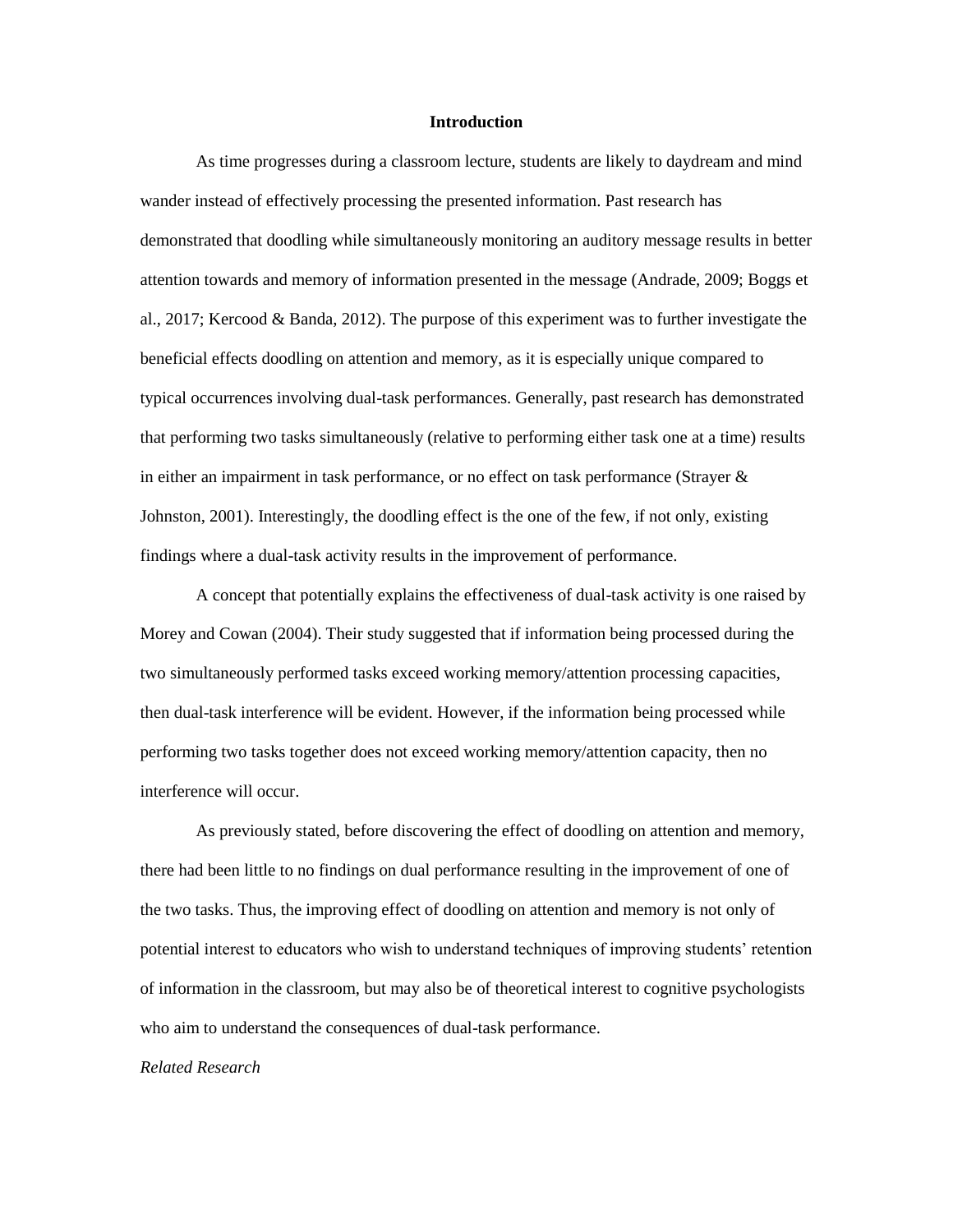How have the beneficial effects of doodling on memory and/or attention been established, and what are the conditions under which doodling has the greatest benefit? Andrade (2009) led the first study to demonstrate that doodling improves learning performance. She recruited participants that had only just finished participating in an unrelated experiment, (so that they had time to already grow bored), and they were asked if they wouldn't mind participating in another short experiment. Andrade's intention was to measure attention and memory through use of a 2.5 minute recorded phone call. All participants were asked to monitor the message recorded by an individual who was planning a party, and write down any names of people who claimed they were going to be in attendance. Attention was measured by the amount of correctly written down names, and memory was measured using the score of the surprise recall test given at the completion of the phone message.

The participants of this experiment were split into two conditions: doodling and nondoodling. The participants of the doodling condition were given further instructions to use a pencil to shade in shapes that were printed on paper by sets of ten, each row alternating between squares and circles. A 4.5cm wide margin was open on the left side of the paper and was intended to be used as a space for doodling participants to take notes of the monitored information. The non-doodling group was given a lined piece of paper to write down any of the targeted information.

At the completion of the tape, the researcher engaged participants in conversation for one minute before administering a surprise memory test. Half were asked to recall the names of those attending the party, followed by the places mentioned, and the other half were asked to first recall the places mentioned, followed by the attending guests.

Post-analysis findings showed that those in the doodling group performed significantly better than those in the control group. Participants in the doodling condition correctly recalled 29% more information than those in the non-doodling group. As for the use of note-taking to measure attention, it was found that those in the doodling group correctly wrote down a mean of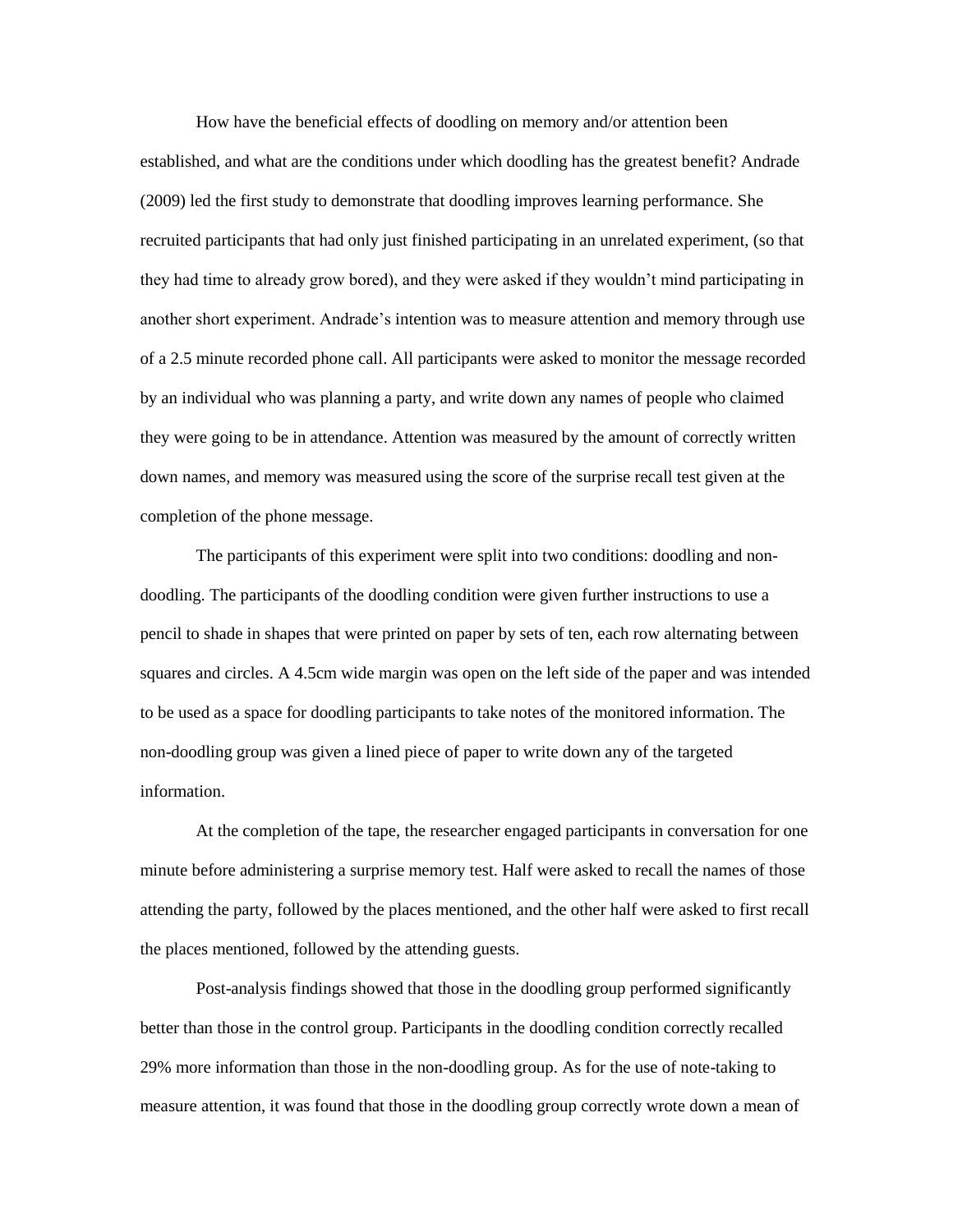7.8 (SD = 0.4) of the 8 names, compared to those in the control group who correctly wrote down a mean of 7.1 ( $SD = 1.1$ ) of the 8 names. This was the first evidence to suggest doodling improves learning performance.

Boggs (2017) decided to further investigate Andrade's (2009) findings in order to understand if there is a significant difference in performance among different types of doodling strategies. In Andrade's study there were only 2 groups, participants either structurally doodled (shaded in printed shapes) or merely listened to the tape. In contrast, Boggs (2017) assigned participants into one of four conditions: (a) a structured doodling group who were asked to shade in printed shapes while listening to the message, (b) an unstructured doodling group used for participants to doodle anything wanted while listening to the message, (c) a non-doodling, notetaking condition who were simply asked to take notes on the message they were exposed to, and (d) a non-doodling a control group who were instructed to only listen and pay attention to the message they were exposed to.

The 5-minute phone conversation Boggs used was recorded between two friends about a couples' vacation to Hawaii. After listening to the recording, participants were then asked to turn over their papers and were given a forewarned test consisting of 13 short answer questions regarding information from the phone conversation.

Significant differences in memory and attention were found among the four groups. Those in the structured group  $(M=7.67, SD= 1.72)$  were reported to have performed better on the 13-question recall quiz compared to those in the unstructured group (M=5.43, SD= 2.14), who interestingly performed significantly worse than the control group  $(M=6.56, SD=1.72)$ . Overall, it was reported that the note-taking condition  $(M= 8.55, SD= 2.84)$ , performed best on the 13question test, and were observed to score significantly better than those in the control group  $(M=6.56, SD=1.72)$ .

Boggs's (2017) findings were interesting because they were the first establish that the structured doodling technique improves performance in regards to working memory and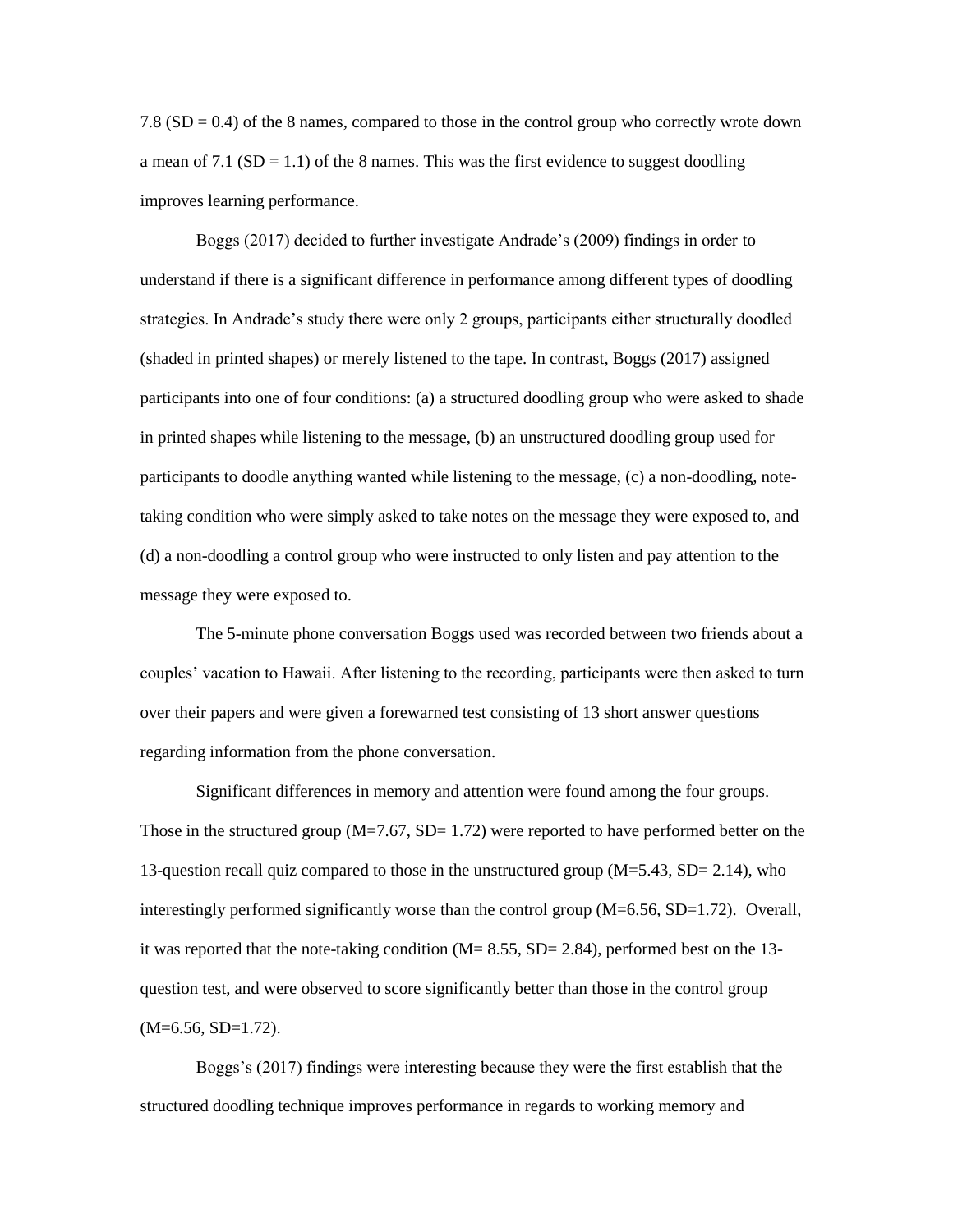attention, rather than unstructured doodling shown to inhibit performance. This difference found in doodling techniques in relation to working memory and attention could be explained by the previously mentioned concept suggested by Morey and Cowan (2004). Morey and Cowan (2004) theorized that if one were to exceed their limits of processing capacities while performing two tasks simultaneously, interference would occur resulting in failure to complete one or both tasks effectively. Furthermore, it is possible that unstructured doodling while monitoring information may cognitively exceed these processing capacities, thus resulting in an inhibition of both attention and memory; making structured doodling a much more interesting focus due to its opposite effect.

#### *Daydream Reduction Hypothesis*

Why does structured doodling improve attention and memory for information presented in an auditory message? Andrade (2009) hypothesized that the beneficial effects of structured doodling found in her study could be due to doodling's ability to reduce or eliminate the distraction of daydreaming, thus resulting in better attention and memory. Later, Boggs (2017) further establishes this theory, as he theorized in his study that doodling uses minimal cognitive resources whilst maintaining stimulation, whereas daydreaming uses a much higher amount of cognitive resources. Therefore, doodling whilst processing information can be beneficial for attention and memory; however, his findings suggest that the doodling activity itself mustn't be an attentional demanding task and exceed working memory and attention processes.

Boggs's (2017) findings suggest that unstructured doodling may be considered an attentional demanding task, as it is found to impair performance while structured doodling improves performance. The contrasting performance effects of these two techniques are interesting because it shows that there's a difference in processing; unstructured doodling is suspected to use a higher amount of processing because it requires more thought on what to doodle and how, whereas structured doodling is less thought-provoking and simply requires repetitive motions of shading.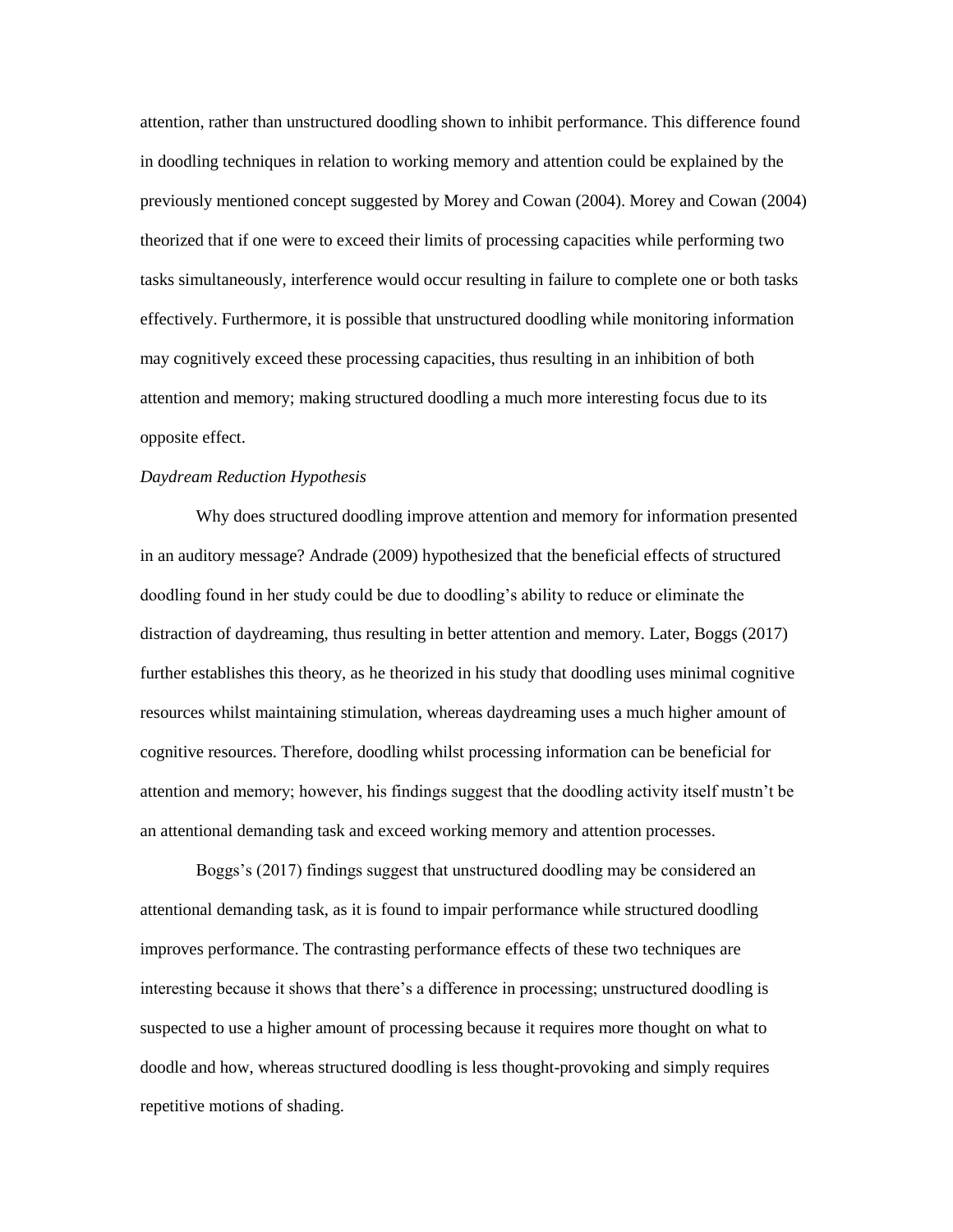This balance of stimulation and attention is also mentioned by researchers Suneeta Kercood and Devender Banda, whose study focused on the effects of additional physical activity on learning performance (2012). In their experiment, they studied four students between the ages of 10 and 12, two of which were diagnosed with attention problems. A single subject alternating treatments design was used that required participants listen to a short story followed by a multiple choice assessment in each condition. Each participant experienced four conditions: (a) the baseline condition, where they simply listened to the short story, (b) an intervention-doodling condition where they freely doodled while listening to the short story, (c) an intervention-exercise ball condition where they sat on a bouncy exercise ball and listened to the short story, and (d) a reversal condition where they repeated the baseline condition and merely listened to the short story. It was observed that all four students scored higher and showed improved performance accuracy during both of the intervention conditions (doodling and exercise ball), compared to their assessment scores for both the baseline and reversal conditions.

Keercod and Banda (2012) suggest their findings could be related to a theory they mention known as the Optimal Stimulation Theory. Similar to the daydream reduction hypothesis, this theory suggests that physical activity, like doodling, whilst processing information can be beneficial because it allows individuals to achieve an optimal stimulatory state that could be described as homeostasis. If one reaches the state they require, but do not exceed it, it is likely for them to actively attend to the task and reduce distractions such as mind wandering or daydreaming.

# *Current Research Goal*

The hypothesis that structured doodling improves attention and memory via reduction of daydreaming has not yet been empirically tested as no prior study has assessed the effects of doodling on attention and memory under a condition where individuals are prevented from daydreaming. This experiment aims to replicate Andrade's (2009) experiment in addition to extending it via the addition of a second manipulation that is intended to completely prevent the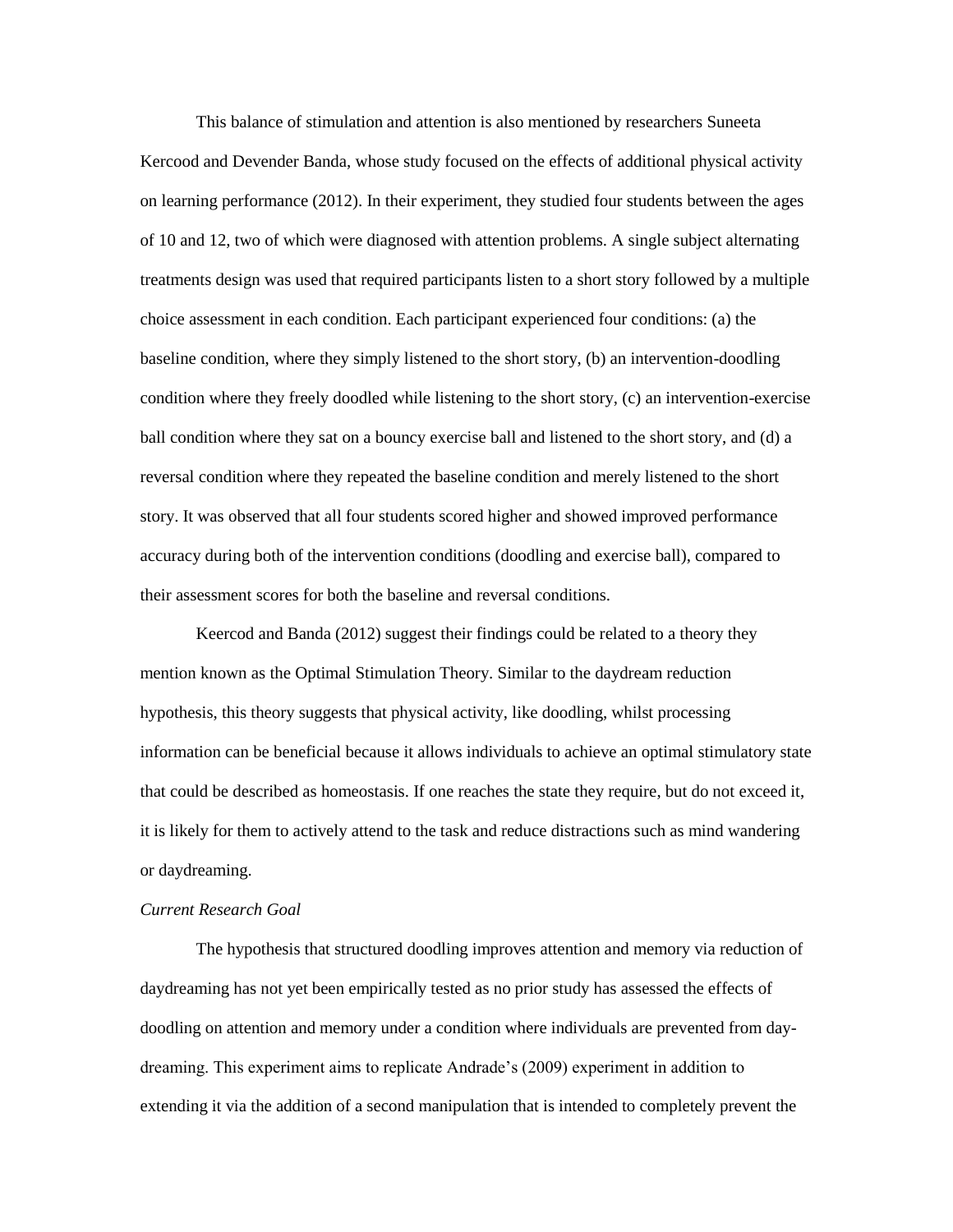possibility that participants day-dream while monitoring the message. Specifically, in addition to randomly assigning participants to doodle or not while monitoring the message, participants were further randomly assigned to verbally shadow or not shadow the message as it was presented in real-time. This shadowing technique required that participants repeat the auditory information aloud, word-for-word as they were listening to the exposed message. By adding this component, it was assumed that shadowing would use a substantial amount of cognitive resources, enough to eliminate the possibility for the participant to day dream.

With the additional shadowing component, a 2x2 between-subjects factorial design was created consisting of four conditions. All participants were asked to monitor a message, similar to the experiment reported by Andrade (2009) . The first group doodled but did not shadow, the second both doodled and shadowed, the third shadowed but did not doodle, and the final group as the control neither doodled nor shadowed.

If the daydreaming reduction hypothesis were correct, the data would reveal that the daydream-eliminating conditions (the doodling condition, the shadowing condition, and the combined shadowing and doodling condition) would all perform equally better than the control group, whose condition was expected to perform the worst as it does not have any daydream eliminating activity. However, if the results indicated that the doodling condition is the only condition to show improved performance compared to the control condition, or that the combined doodling and shadowing condition is the only condition shown to improve performance compared to the control group, then we would have evidence to suggest that the benefits of doodling on attention and memory is due to something beyond daydream reduction.

# **Method**

# *Participants*

Participants of this study consisted of undergraduate college students (N=95) enrolled at Stockton University, selected by the university's Psychology Research pool. 80 female students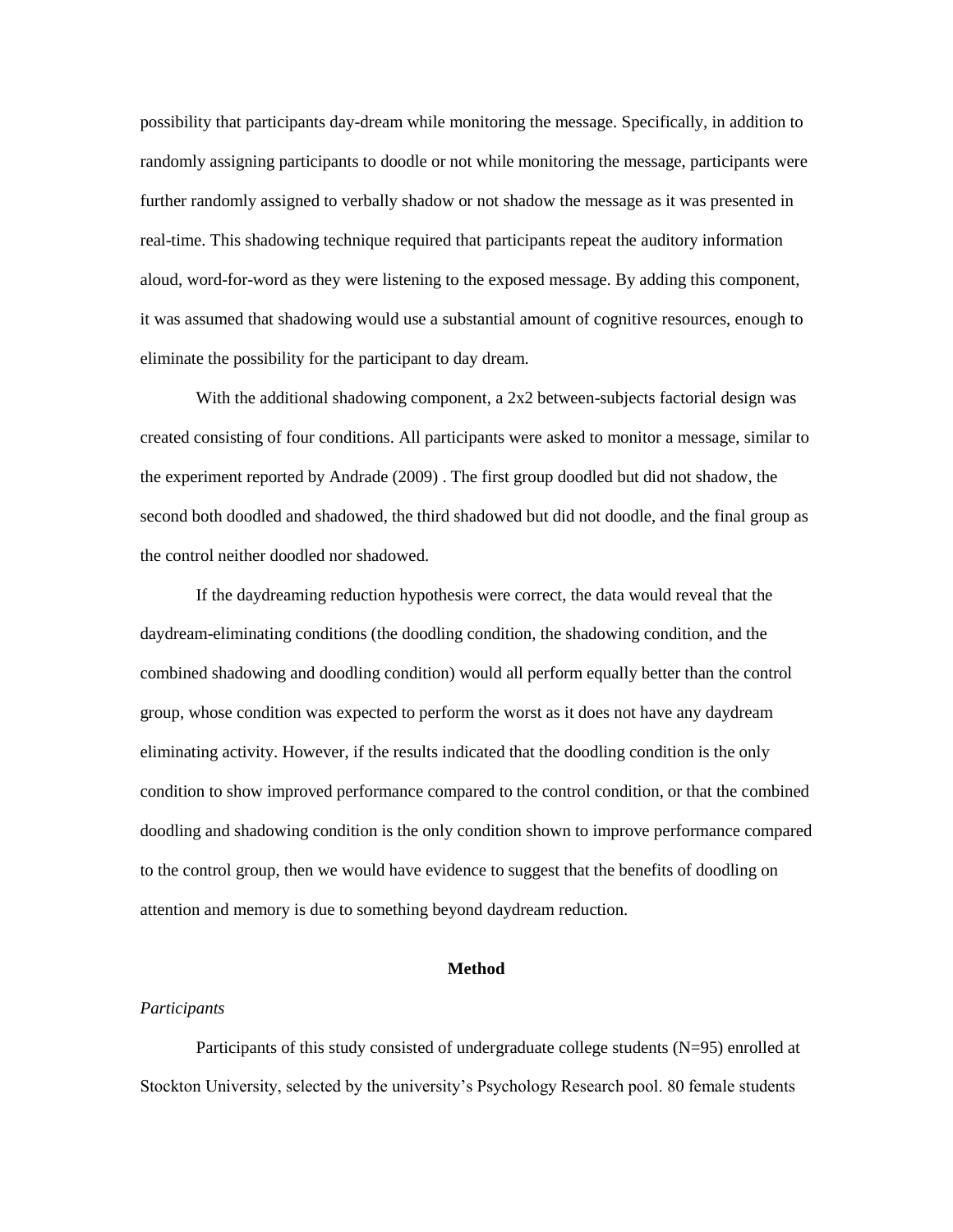and 15 male students signed up to participate using the Stockton's SONA system and in return received course credit.

## *Materials*

The task administered before the experiment was intended to bore participants so that they may be more likely to daydream. A program, similar to one used by van Tilburg and Igou (2012), played on the computer screen for ten minutes. Each trial flashed a series of 5 to 15 squares; lined in a row sized at  $2.5 \text{ cm}^2$  and spaced at 2 mm apart. At the end of each trial the computer prompted, "Approximately how many squares did you just see?" and allowed participants to respond using their keyboard.

The mock telephone message played for participants lasted 5 minutes, and contained a similar script to the one used in Andrade (2009). The only difference in the script was a change in places mentioned as they were changed to American cities rather than cities in the United Kingdom (Andrade 2009). The recorder spoke in a reasonably monotone voice and at a slower pace so that participants in the shadowing conditions would be able to perform appropriately. The audio file was played at a comfortable listening volume through headphones. Throughout the script were 8 names of people attending the party, 8 place names, and the names of 3 people and a cat who could not attend (along with much unrelated information).

Participants selected to be in the doodling conditions used a pencil to shade shapes printed on white computer paper. The shapes were sized to be approximately 1 cm in diameter, and were printed by 10 shapes per row, each row alternating between squares and circles. A 4.5 cm wide margin was made available on the left side of the paper, to allow doodling participants to effectively monitor and note any of the targeted information. Those in the non-doodling conditions received a lined piece of paper to write down any of the targeted information. *Procedure*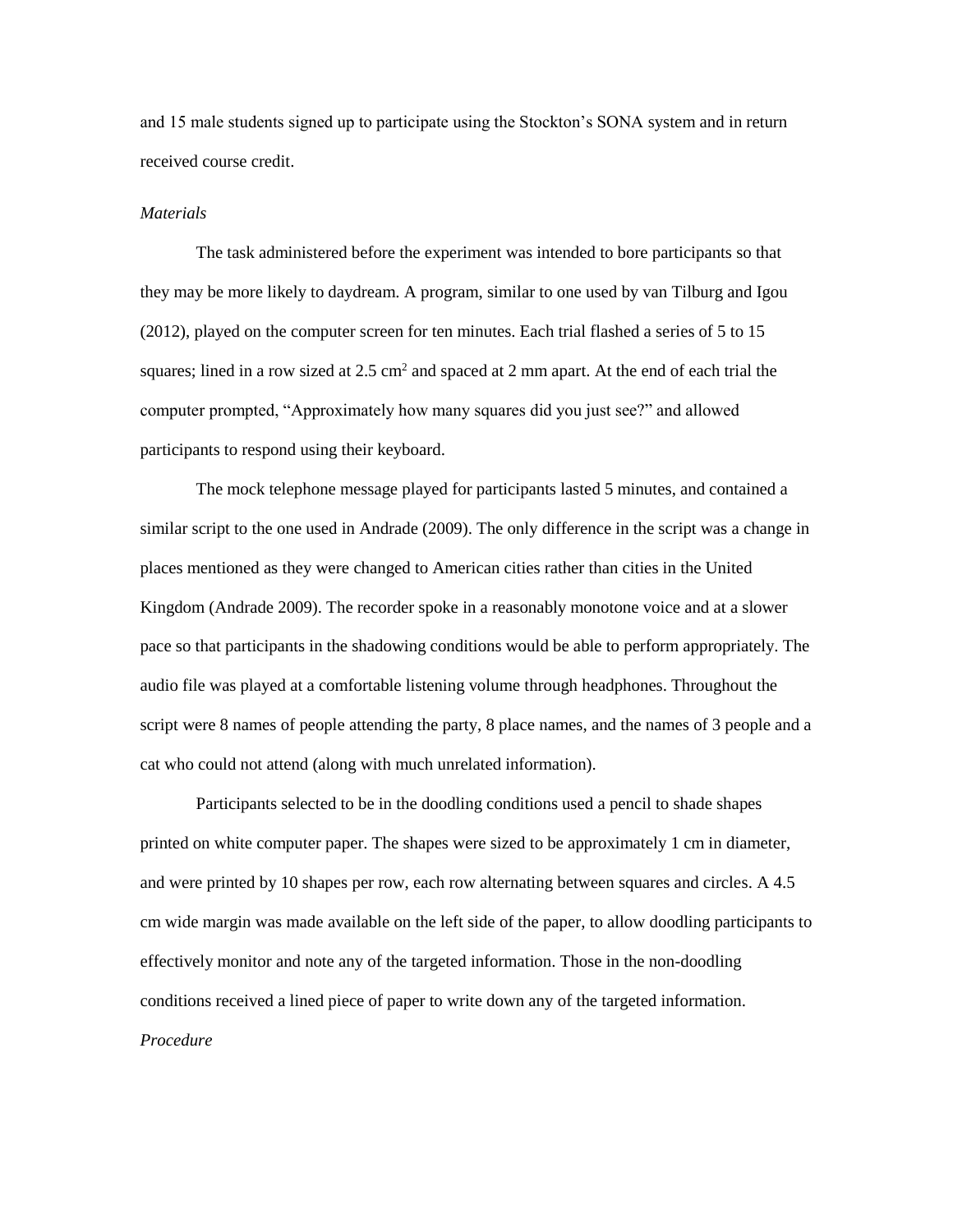In consideration of replicating Andrade (2009) as closely as possible, participants first completed an unrelated task before focusing on the analyzed portion of the experiment. The unrelated task involved administering participants the program that requires them to make estimations about the visual stimulation. Before the program played researchers instructed the following: "I am going to play you a program that will flash a series of squares. After a few flashes the program will ask you to make an estimated guess about the amount of squares you previously saw. Do your best to estimate correctly; however, errors do not significantly count against you."

After finishing the boredom task, participants were told the following: "I am going to play you a tape. I want you to pretend that the speaker is a friend who has telephoned you to invite you to a party. During the phone message the speaker will name people who are and who are not attending the party. Your job is to pay attention to the names of those going to the party, and to write down the names as the message plays. The recording is rather dull but that's okay because I don't want you to remember any of it. Just write down the names of the people who will definitely or probably be coming to the party (excluding yourself). Ignore the names of those who can't come. Do not write down anything else."

Participants in the doodling, non-shadowing condition were also asked to shade in the shapes while listening to the tape, they were told "It does not matter how neatly or how quickly you do this, it is just something to help relieve the boredom".

Participants in the shadowing condition received further instruction to shadow the message as it played for them through noise-cancelling headphones. They were told, "Do your best to effectively repeat the message aloud, word for word, as it plays through your headphones".

Participants selected to both doodle and shadow were told, "Do your best to effectively repeat the message aloud, word for word, as it is being presented to you through your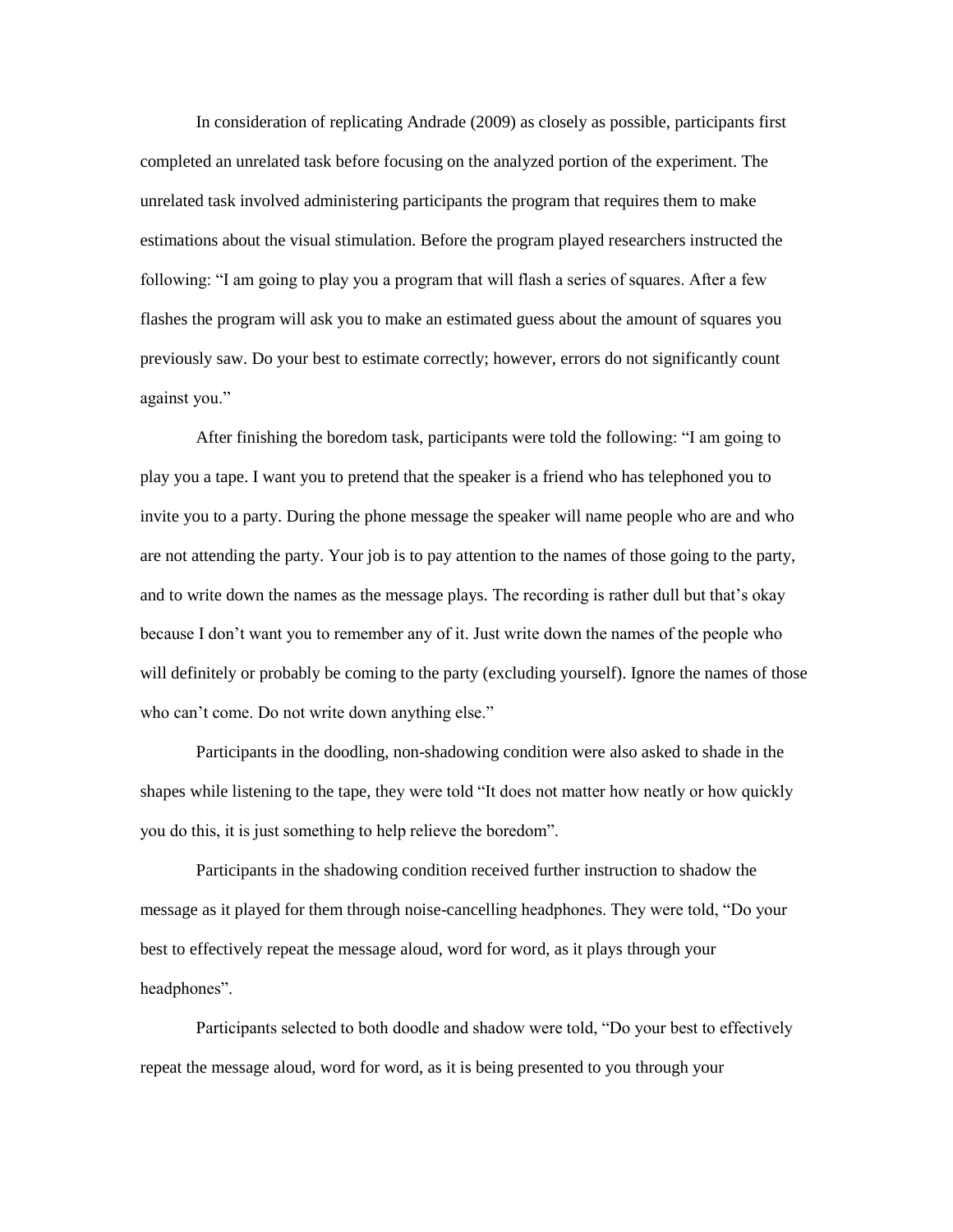headphones, while doing so please shade in the printed shapes. It does not matter how neatly or quickly you shade, it is just something to help relieve boredom"

Participants in the control group did not receive any further instruction as they neither doodled nor shadowed, but merely listened to the auditory message and wrote down any of the targeted information on their lined piece of paper.

All participants listened to the recording, and at its completion researchers collected their paper, and engaged the participant in conversation for 1 minute, including an apology for misleading them about the memory test to follow. At that point researchers asked half of the participants to recall the names of those attending the party, and then asked of the places mentioned. For the other half of participants, researchers first asked of the places mentioned, and then asked them to recall the names of those going to the party.

# *Data Analysis*

This project focused on two dependent variables, message-monitoring and messagememory. The first variable, message-monitoring, was intended to be used as a measure of attention. As explained, participants were asked to monitor the message as it plays, and to write down the names of attending party guests. The amount of correctly written names minus the amount of incorrectly written names were used as a score of attention. The more names a participant correctly wrote down, the higher the score they received for message-monitoring, and vice versa.

The second variable, message-memory, was measured by the amount of correctly recalled names and places during the surprise memory test. The amount of correctly recalled names minus the amount of incorrectly recalled names was used as a score of message-memory. Participants who correctly recalled more names and places received a higher score for messagememory, and vice versa.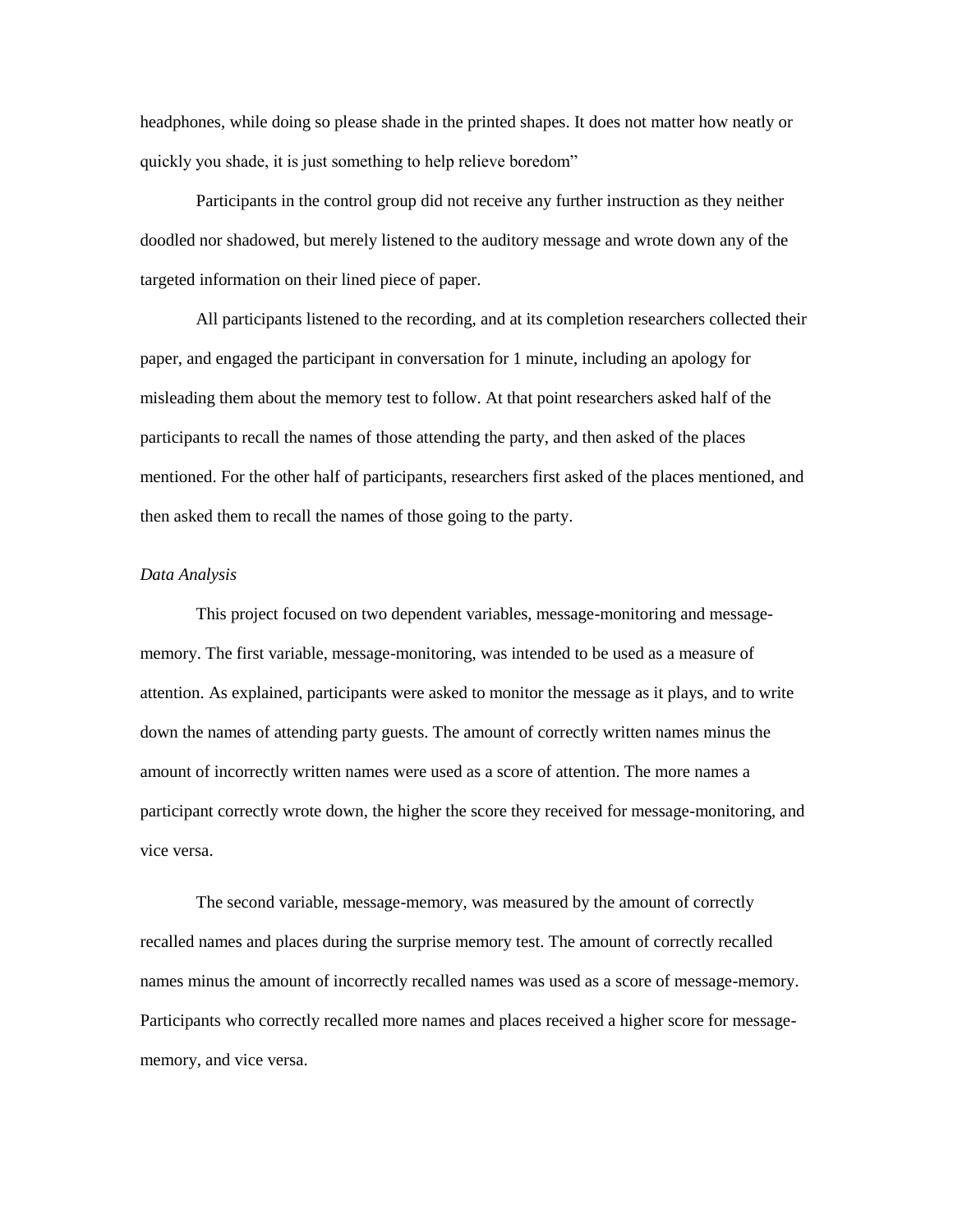The two independent variables being studied were doodling and shadowing, each consisting of two conditions: doodling and non doodling, and shadowing and non shadowing, respectively. This formation resulted in a 2x2 between-subjects factorial design consisting of four groups. After data collection, three two-way ANOVAs were conducted to test the effects that doodling and shadowing have on message-monitoring and message-memory. If the daydreamreduction hypothesis were correct, the results would have shown a doodling-shadowing interaction that indicated doodling improved performance compared to non-doodling under conditions of non-shadowing, further, it would have also indicated that both doodling and nondoodling conditions performed equally under shadowing conditions.

#### **Results**

Three two-way ANOVAs were conducted in the interest of analyzing the effects of doodling (doodling, non-doodling) and shadowing (shadowing, non-shadowing) on a measure of attention, a measure of memory for target names, and a measure of memory for places. All three measures were calculated as a number of correct responses minus number of incorrect responses.

*Effects on Attention* (Table1). First, a main effect of shadowing on attention was found,  $F(1, 91) = 8.594$ , p < .05; participants who shadowed (M = 6.98, SD = 1.05) scored significantly lower on the attention task than those who did not shadow ( $M = 7.54$ ,  $SD = .80$ ). This indicates that shadowing significantly impairs attention. Further, the main effect of doodling on attention was not significant,  $F(1, 91) = 2.032$ ,  $p > .05$ . There was non-significant interaction between doodling and shadowing with respect to their effects on the attention measure,  $F(1, 91) = .101$ , p  $> .05.$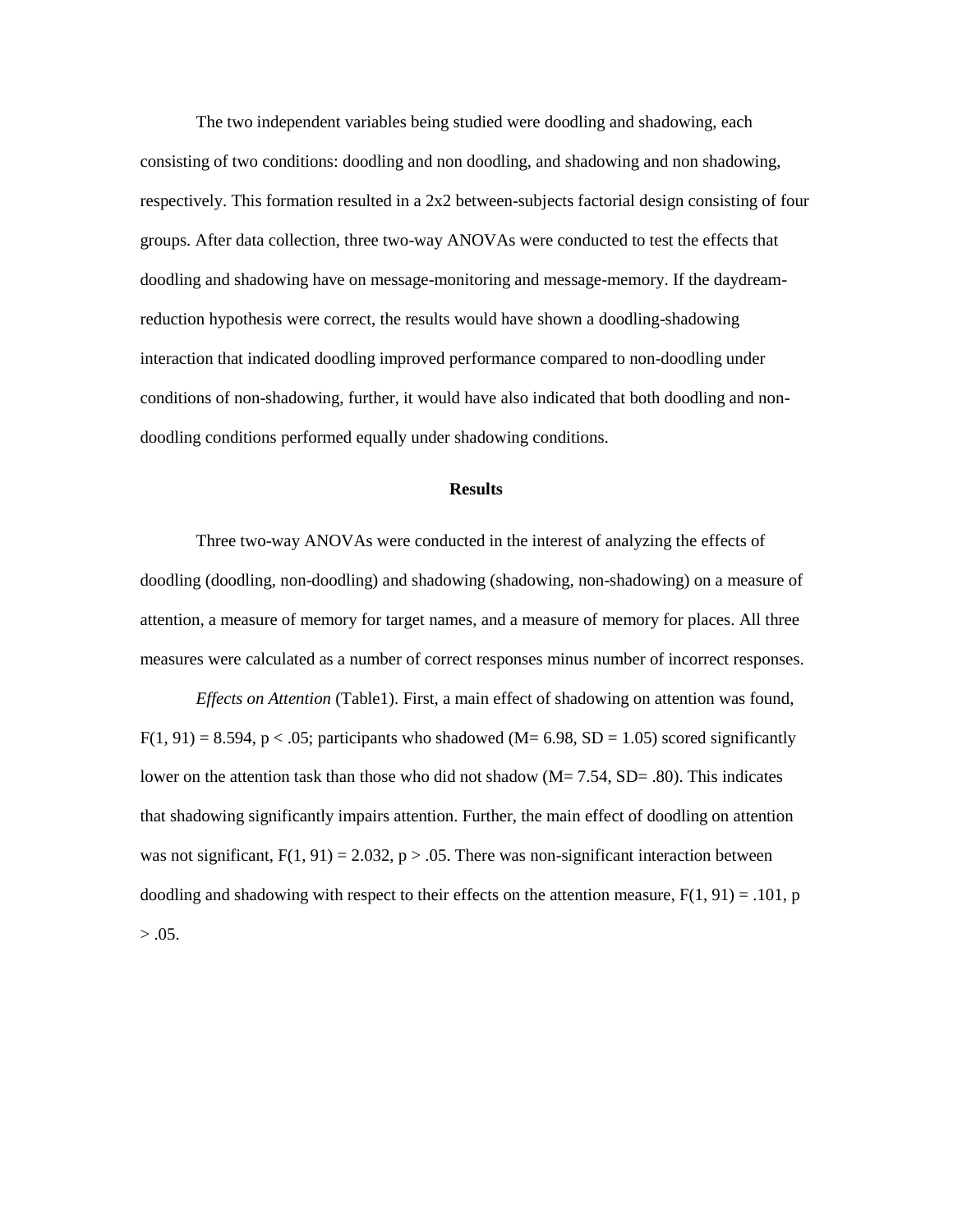Table 1

| <b>Shadow Condition</b> | Doodle Condition | M    | SD   | N  |
|-------------------------|------------------|------|------|----|
| Non-shadow              | Doodle           | 7.40 | 1.00 | 24 |
| Shadow                  | Non-doodle       | 7.71 | 0.60 | 24 |
|                         | Doodle           | 6.90 | 1.12 | 24 |
|                         | Non-doodle       | 7.10 | 1.00 | 23 |

*Means and Standard Deviations on the Measure of Attention Score*

*Effects on Memory for Target Names* (Table 2). There were no significant main effects of shadowing,  $F(1, 91) = .689$ ,  $p > .05$ , or doodling,  $F(1, 91) = 1.195$ ,  $p > .05$ , on memory for target names. There was non-significant interaction between doodling and shadowing with respect to their effects on memory for target names,  $F(1, 91) = .021$ ,  $p > .05$ .

# Table 2

*Means and Standard Deviations on the Measure of Name Memory Score* 

| Shadow     | Doodle     | M    | SD   | N  |
|------------|------------|------|------|----|
| Condition  | Condition  |      |      |    |
| Non-shadow | Doodle     | 3.83 | 1.17 | 24 |
|            | Non-doodle | 4.21 | 1.91 | 24 |
| Shadow     | Doodle     | 3.62 | 1.50 | 24 |
|            | Non-doodle | 3.91 | 1.20 | 23 |

*Effects on Memory for Places* (Table 3). There were no significant main effects of shadowing,  $F(1, 91) = 1.226$ ,  $p > .05$ , or doodling,  $F(1, 91) = .968$ ,  $p > .05$ , on memory of places. There was non-significant interaction between doodling and shadowing with respect to their effects on memory for places,  $F(1, 91) = .045$ ,  $p > .05$ .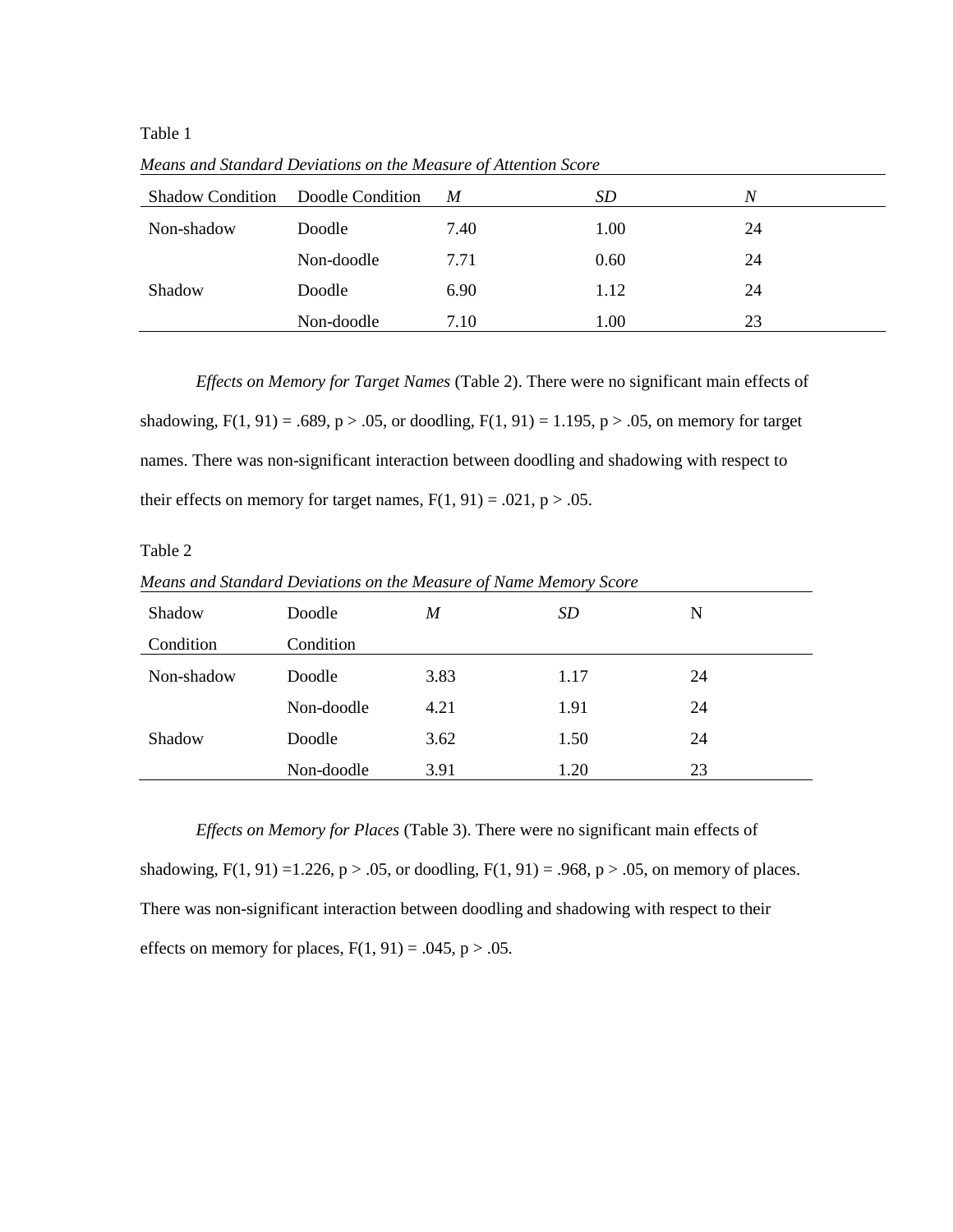Table 3

| Shadow     | Doodle     | $\boldsymbol{M}$ | <i>SD</i> | $\boldsymbol{N}$ |
|------------|------------|------------------|-----------|------------------|
| Condition  | Condition  |                  |           |                  |
| Non-shadow | Doodle     | 1.80             | 1.38      | 24               |
|            | Non-doodle | 1.50             | 1.38      | 24               |
| Shadow     | Doodle     | 2.04             | 1.40      | 24               |
|            | Non-doodle | 1.83             | 1.27      | 23               |

*Means and Standard Deviations on the Measure of Places Memory Score*

# **Discussion**

The purpose of this study was to investigate pre-existing evidence that supported doodling having a positive effect on working attention and memory (Andrade, 2009; Boggs et al., 2017; Kercood & Banda, 2012). This study specifically aimed to explore why the observed relationship between doodling and learning performance exists through close replication of Andrade (2009). With the addition of the shadowing variable, the daydream reduction hypothesis was generated; theorizing that doodling's positive effect on memory and attention is due to doodlings ability to reduce daydreaming.

If the daydream reduction hypothesis were correct, the data would have revealed that the conditions designed to promote daydream reduction (the doodling, shadowing, and combination conditions) would all perform equally better than the control condition. However, this was not the case and so the daydream reduction hypothesis remains unproven.

The only significant relationship found between the three ANOVA analyses existed between shadowing and attention; a relationship observed to go in a negative direction. It was initially anticipated that participants selected to be in the shadowing conditions would use enough cognitive processes to reduce daydreaming, while maintaining the ability to focus on the target information. However, data analysis suggests that participants could possibly have been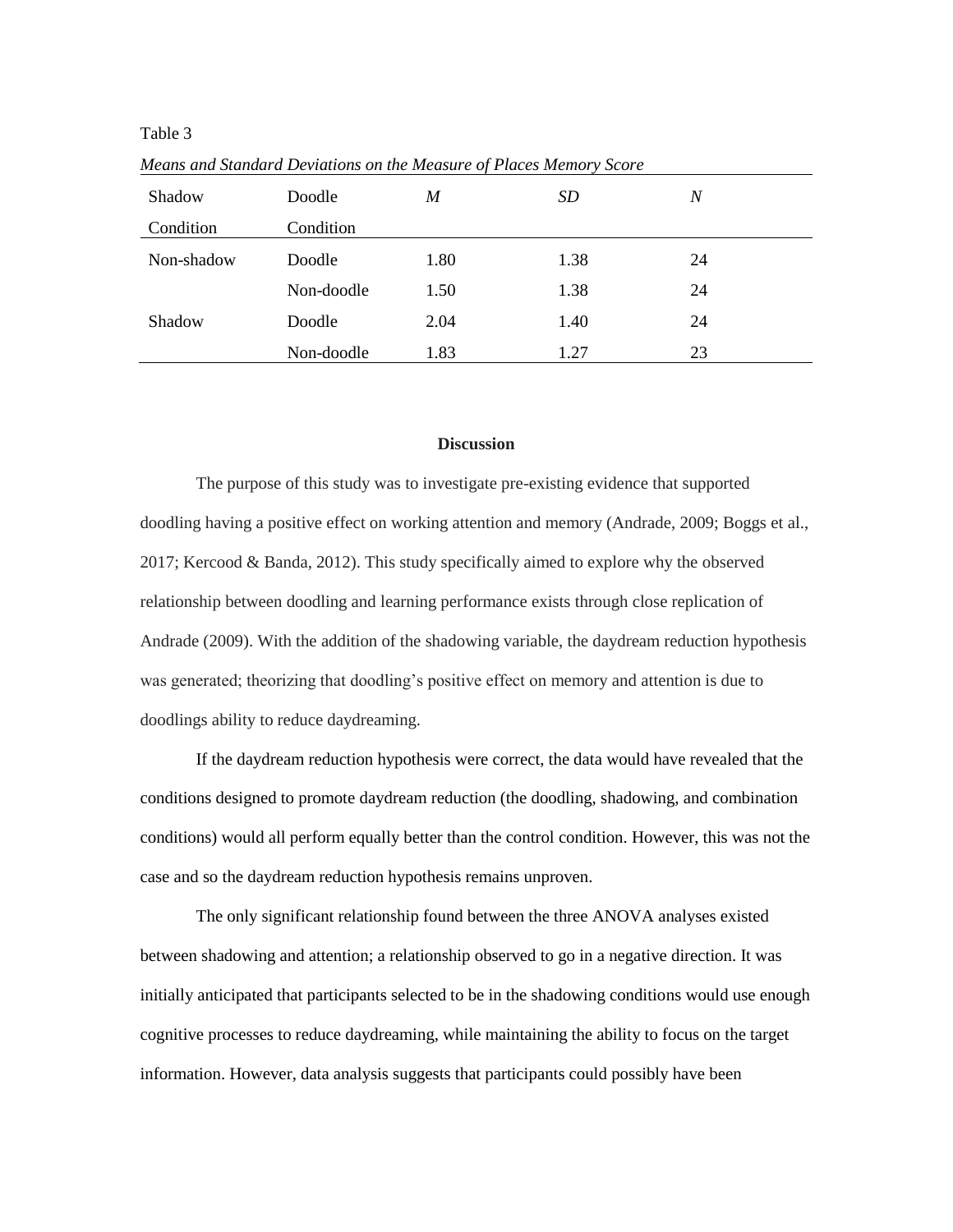overwhelmed by the unfamiliar instruction to shadow information, consequently affecting their performance negatively (Morey & Cowen, 2004). This suggestion can be supported by comments of multiple participants at the conclusion of the experiment, who claimed that their focus was more on shadowing correctly rather than the target information.

An alternative method that could promote daydream reduction more effectively would be to substitute shadowing with finger tapping, as previous studies have found a positive relationship between finger tapping and improved memory and attention (Rabinowitz & Lavner, 2014). Theoretically, this task would provide enough stimulation to reduce daydreaming and would be less cognitively taxing than shadowing.

Interestingly, there were no significant findings between doodling on attention and memory processes; previously observed results showing the positive effects of doodling on learning performance were not replicated (Andrade, 2009; Boggs et al., 2017; Kercood & Banda, 2012). Furthermore, certain limitations may have influenced the results.

Participants were given three scores ranging from 1 to 8. Each score was generated based on the participant's responses for the attention task, and both parts of the memory task. Data analyses suggest that averages for each group could be non-significant due to the participants' inability to score within a wider range. Because participants could only score within a 1 to 8 range, there may have not been enough target information given to properly measure each participant's performance; ensuring little variability between scores.

The recording administered during the attention task could be a factor in why we were unable to replicate the significant results found by Andrade (2009) between doodling and learning performance. Although the same script from Andrade (2009) was used, the message our participants monitored took twice the amount of time to play. This was a necessary change to ensure that participants in the shadowing conditions would not become overwhelmed following the message; however, this change could have had an unexpected impacted participants' performance. It is possible that the message was too slow for participants to completely engage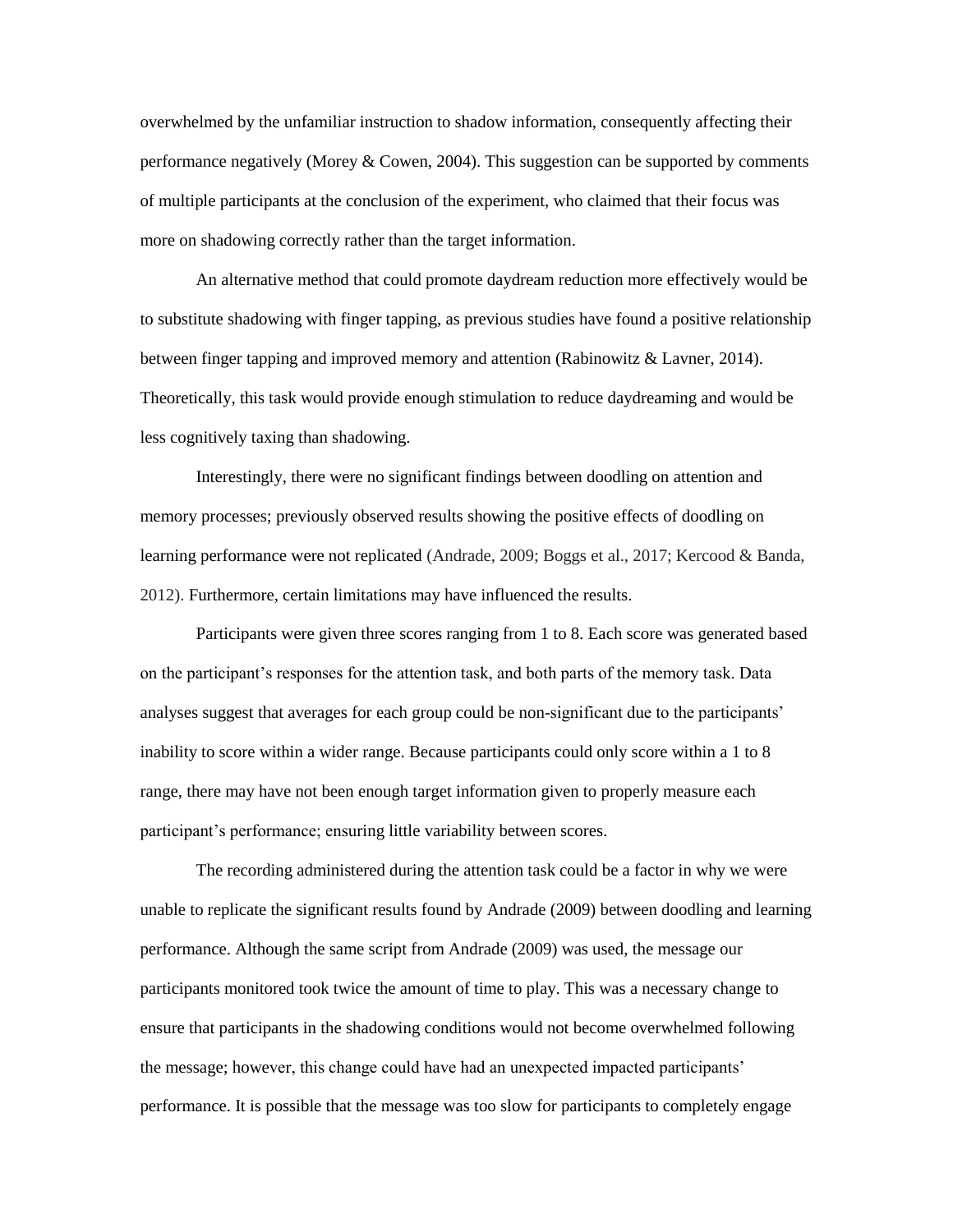in, or that the extended time could have been challenging for participants to continuously shade and execute their instructions accordingly.

A third limitation exists within the design of the boredom task administered to participants before the attention task. Although it was not the first time a similar estimation task was used to bore participants (van Tilburg and Igou, 2012), researchers observed the boredom task to have differing effects on participants. For example, some participants responded expectedly, and appeared to be effectively bored during the task; however, a portion of the participants tested seemed to engage so much with the task, that they did not experience the desired boredom effect. Thus, variability may have existed between participants, resulting in an unreliable dataset and consequently, the inability to replicate Andrade (2009).

In order to better measure the relationship between doodling on attention and memory processes, participants should be given a longer attention task with more target information, allowing them to score within a wider range. The recording administered during the attention task should be spoken at a normal pace to promote effectual processing of information. Further, an alternative boredom task should be distributed that more successfully bores participants. As a substitute for the shadowing condition, a finger tapping condition should be used as a method to prevent daydreaming.

With these changes, we would refine the control of our method and the ability to investigate whether the positive relationship found between doodling and learning performance is due to daydream reduction. To understand why this relationship exists would allow cognitive psychologists to gain perspective in how similar working attention and working memory processes are conducted, as well as dual-task processing. In addition, to understand doodling's positive effects could lead to discussions on why doodling is an impactful tool in the classroom.